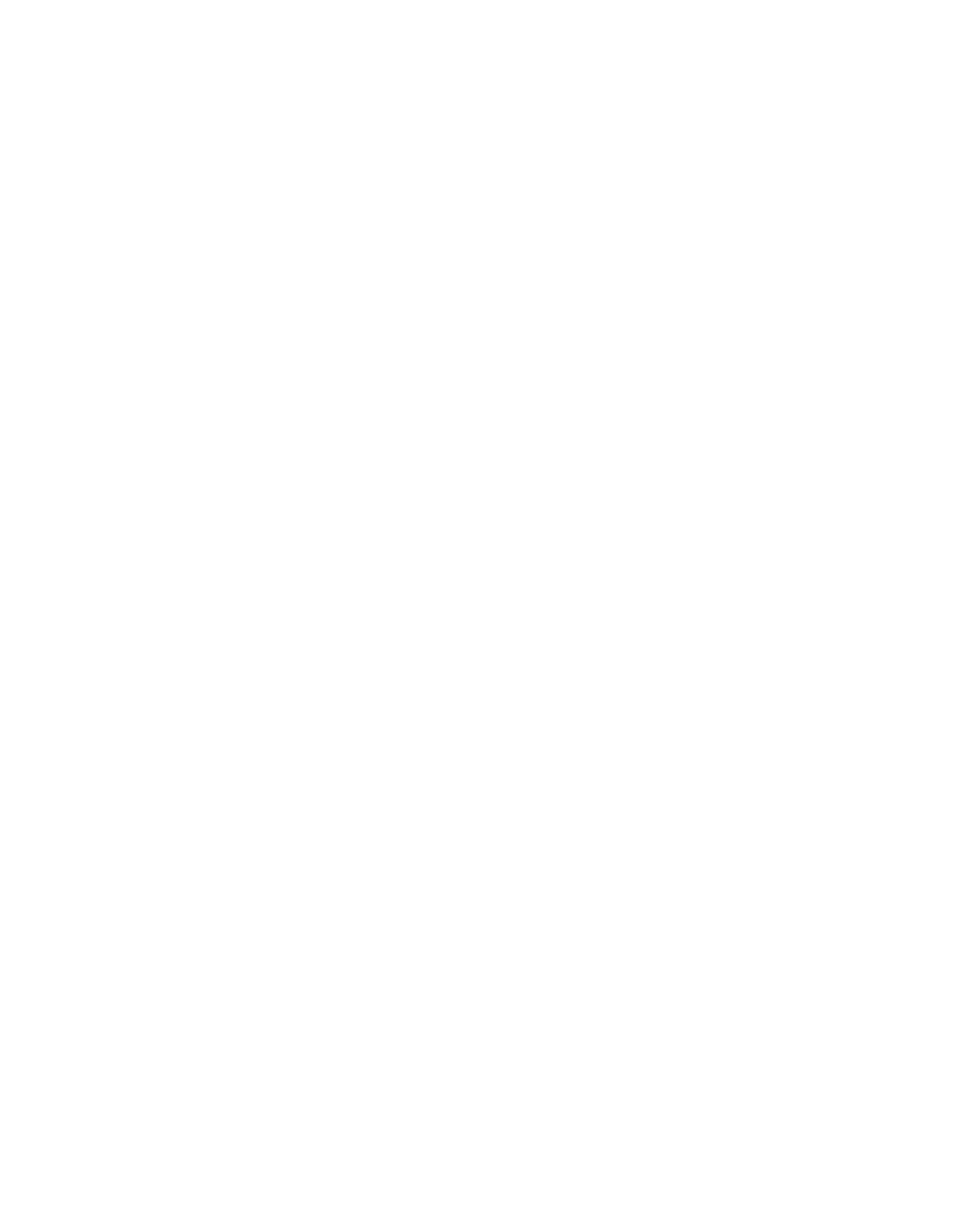| <b>ASSESSOR'S OFFICE</b> |     |                                                |              |  |  |  |
|--------------------------|-----|------------------------------------------------|--------------|--|--|--|
| <b>CITY</b>              | 0E. | <b>WEST</b>                                    | <b>ALLIS</b> |  |  |  |
|                          |     | <b>COMMERCIAL OPERATING STATEMENT FOR 2022</b> |              |  |  |  |

TAX KEY: **Notified A Service Service** 

PROPERTY ADDRESS:

OWNER: **William Street, 1989** 

| <b>GENERAL PROPERTY INFORMATION</b> |                        |  |  |
|-------------------------------------|------------------------|--|--|
| Total Gross Building Area           | Total Retail Area      |  |  |
| <b>Net Rentable Area</b>            | Total Office Area      |  |  |
| Current Vacancy Rate                | % Total Warehouse Area |  |  |

| <b>COMMERCIAL RENTAL/LEASE DATA</b> |                |                |                          |                   |               |      |      |      |  |
|-------------------------------------|----------------|----------------|--------------------------|-------------------|---------------|------|------|------|--|
| Income                              |                |                | <b>Escalation Clause</b> |                   | Rent Per Year |      |      |      |  |
| Rental Sq. Ft. Area                 | Floor<br>level | Tenant<br>Name | Lease<br>Length          | Yes<br>Type<br>No |               | 2018 | 2019 | 2020 |  |
|                                     |                |                |                          |                   |               |      |      |      |  |
|                                     |                |                |                          |                   |               |      |      |      |  |
|                                     |                |                |                          |                   |               |      |      |      |  |
|                                     |                |                |                          |                   |               |      |      |      |  |
|                                     |                |                |                          |                   |               |      |      |      |  |
|                                     |                |                |                          |                   |               |      |      |      |  |

| $(\sqrt{A}$ ppropriate Feature Included in Rent)<br>APARTMENT/HOTEL/MOTEL DATA |             |                                                   |                                                |                           |                            |                                    |         |
|--------------------------------------------------------------------------------|-------------|---------------------------------------------------|------------------------------------------------|---------------------------|----------------------------|------------------------------------|---------|
| $\Box$ Range<br>$\Box$ Refrigerator                                            |             | $\Box$ Dishwasher<br>□ Disposal                   | $\Box$ Water<br>$\Box$ Electric<br>$\Box$ Heat | □ Carpet<br>$\Box$ Drapes | $\Box$ Sewer<br>$\Box$ Gas | $\Box$ Fireplace<br>□ Washer/Dryer |         |
|                                                                                | One Bedroom |                                                   | Two Bedroom                                    | Three Bedroom             |                            |                                    | Bedroom |
| # Units                                                                        | Rent        | # Units                                           | Rent                                           | # Units                   | Rent                       | # Units                            | Rent    |
|                                                                                |             |                                                   |                                                |                           |                            |                                    |         |
|                                                                                |             |                                                   |                                                |                           |                            |                                    |         |
|                                                                                |             |                                                   |                                                |                           |                            |                                    |         |
|                                                                                |             |                                                   |                                                |                           |                            |                                    |         |
|                                                                                |             |                                                   |                                                |                           |                            |                                    |         |
|                                                                                |             |                                                   |                                                |                           |                            |                                    |         |
|                                                                                |             |                                                   |                                                |                           |                            |                                    |         |
| Parking                                                                        | #           | Covered Units at \$<br>Uncovered Units at \$<br># |                                                |                           |                            |                                    |         |

|                                                                                 | 2019  | 2020 | 2021 |
|---------------------------------------------------------------------------------|-------|------|------|
| (A) Potential Gross Income (total annual income from all spaces)                |       |      |      |
| (B) Other Income (i.e. parking, laundry or common area maintenance)             |       |      |      |
| (C) Collection Loss Rate (unpaid or late rental payments)<br>$\frac{9}{6}$ - \$ |       |      |      |
| (D) Vacancy Rate (number of months vacant each year)<br>$\frac{9}{6}$           | - 1-5 |      |      |
| $(E)$ Effective Gross Income = $(A+B) - (C+D)$                                  |       |      |      |

ENTER EXPENSE INFORMATION ON REVERSE SIDE